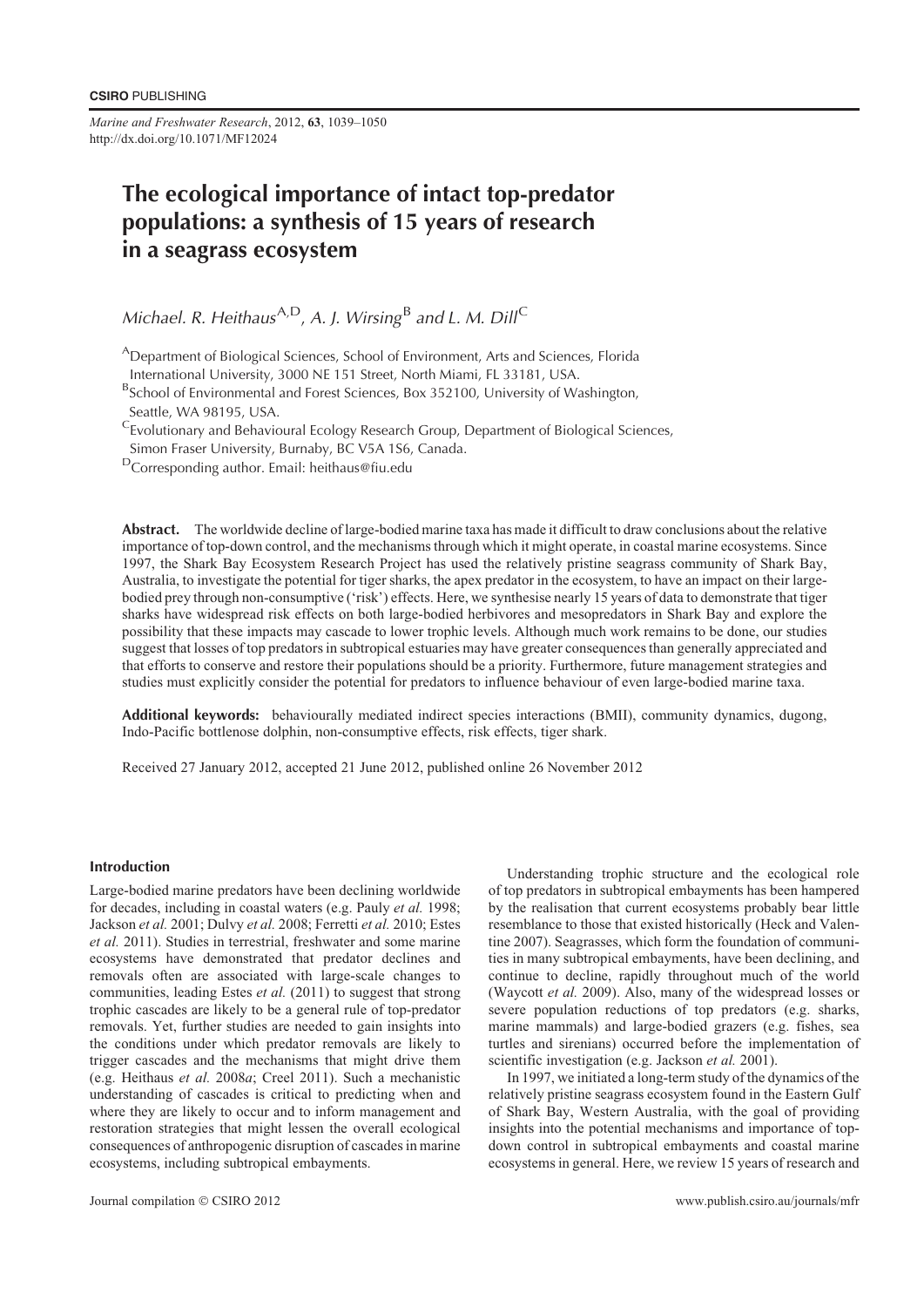the inferences these studies have provided regarding ecosystem dynamics and management of such ecosystems.

## Mechanisms of top-down control

Until relatively recently, the majority of ecological literature regarding predator–prey interactions has assumed, either explicitly or implicitly, that predators influence prey primarily through the removal of prey individuals during predation events. Starting with early studies of behavioural responses of prey to the presence of predators (e.g. Lima and Dill 1990) and continuing with more recent explorations of the community and ecosystem consequences of these responses, ecologists have discovered that non-consumptive, or 'risk', effects of predators may equal or exceed the impacts of direct predation (Schmitz, Beckerman and O'Brien 1997; Lima 1998; Peacor and Werner 2000, 2001; Dill *et al.* 2003; Werner and Peacor 2003; Schmitz *et al.* 2004; Preisser *et al.* 2005; Wirsing *et al.* 2008*a*; Heithaus *et al.* 2008*a*, 2008*b*; Creel 2011). Indeed, some classic examples of predator impacts on prey may be the partially, or largely, the result of risk effects rather than direct predation (Peckarsky *et al.* 2008). Although somewhat counterintuitive, risk effects can be more important than direct predation because direct mortality usually removes a limited number of individuals from a population, which may result in decreased competition and enhanced reproduction or growth among remaining prey individuals (compensatory reproduction or growth), and an end result of no reduction in population size (Sinclair and Pech 1996; Creel 2011). In contrast, risk effects of predators, which may include leaving high-risk but profitable habitats, reduced foraging rates necessitated by vigilance, or increased stress, are generally experienced by a large proportion of the individuals in a population. These risk effects, be they behavioural or physiological, often result in lower access to food or compromised individual reproductive success that result in a reduction in the population's reproductive potential (e.g. Biro *et al.* 2003; Creel *et al.* 2007). Importantly, most studies of the importance of top-down control provide correlations between changes in predator abundance and changes in abundances of other trophic levels (e.g. Myers *et al.* 2007; Estes *et al.* 2011). Although it is often assumed that increases in prey abundance following predator removal are due to reduced predation rates, these changes are actually the result of changes in direct predation, risk effects, and their interaction (e.g. Peacor and Werner 2001; Werner and Peacor 2003; Fig. 1). An important area of current investigation is understanding when a particular mechanism predominates (Heithaus *et al.* 2008*a*; Creel and Christianson 2008; Creel 2011).

## The Shark Bay Ecosystem Research Project

The Eastern Gulf of Shark Bay is an ideal location to investigate the nature and relative importance of top-down control that is likely to have characterised other subtropical seagrass ecosystems in the absence of substantial anthropogenic impacts. Indeed, its remote location and small human population have contributed to healthy seagrass communities (e.g. Walker *et al.* 1988; Burkholder *et al.* in press), and large population sizes of many large-bodied taxa, including sea turtles (especially *Chelonia mydas* and*Caretta caretta*), dugongs (*Dugong dugon*), Increased rate by prey Antipredator investment (pre-energetic stress) Antipredator investment (energetically stressed) Foraging rate and body condition Reproductive success Starvation mortality Resource decline

**Fig. 1.** Simplified pathways illustrating how direct predator-induced mortality (consumption) and behavioural changes (risk effects) may combine synergistically with bottom-up forces (resource declines) to influence prey population size. Downward-facing arrows inside boxes indicate a negative response and upward-facing arrows indicate a positive response. Dotted lines emphasise the indirect effect of predators on reproductive success of prey, as mediated by the costs of antipredator behaviour, and the indirect effects of resource declines on predation rates, as mediated by reduced investment in costly antipredator behaviour. The red line indicates the only pathway by which direct predation mortality alone may influence prey populations (i.e. increases in predation rate driven by encounters and not enhanced risk-taking or decreased escape ability by energetically stressed prey). Solid blue lines indicate pathways through which predator risk effects operate independently of direct predation (i.e. prey starvation resulting from the combined effects of resource declines and antipredator behaviour, or condition-related losses of reproductive output) and solid black lines are those that involve an interaction of the effects of consumption and risk effects. Investment in anti-predator behaviour is predicted to depend on the species' life-history characteristics (e.g. Clark 1994, Warner 1998, Frid *et al.* 2012), and therefore, the strengths of various linkages depicted should vary among taxa.

Indo-Pacific bottlenose dolphins (*Tursiops* cf. *aduncus*), rays and tiger sharks (*Galeocerdo cuvier*) (e.g. Preen *et al.* 1997; Heithaus 2001*b*; Heithaus *et al.* 2005; Wirsing *et al.* 2006; Vaudo and Heithaus 2009). The habitats of our study area are made up of near-shore shallows (usually  $\leq 4$  m in depth and up to several kilometres wide) that feature seagrasses along the seaward edges, offshore banks (1–4.5 m in depth) largely covered by seagrasses, and waters 6–12 m in depth that are primarily covered by sand (see Heithaus and Dill 2002; Vaudo and Heithaus 2009, for more detailed descriptions). For the purposes of our studies, we have broadly classified the deep waters and offshore banks into the following three microhabitats (Heithaus and Dill 2006): deep waters, interior areas of shallow banks (waters  $\leq$ 2.5 m in depth and  $\geq$ 75 m from water  $\geq$ 4.5 m in depth) and bank edges (waters  $2.5-4.5$  m in depth or  $\leq 2.5$  m in depth and within 75 m of waters  $>4.5$  m in depth).

When we initiated work in Shark Bay in 1997, relatively little was known about the importance of large marine predators in shaping the population dynamics and behavioural decisions of their prey. Indeed, there was a general assumption that largebodied taxa, including sea turtles, sirienians, and odontocetes, had little to fear from predators (e.g. Jackson *et al.* 2001). We soon discovered, however, that several prey species were

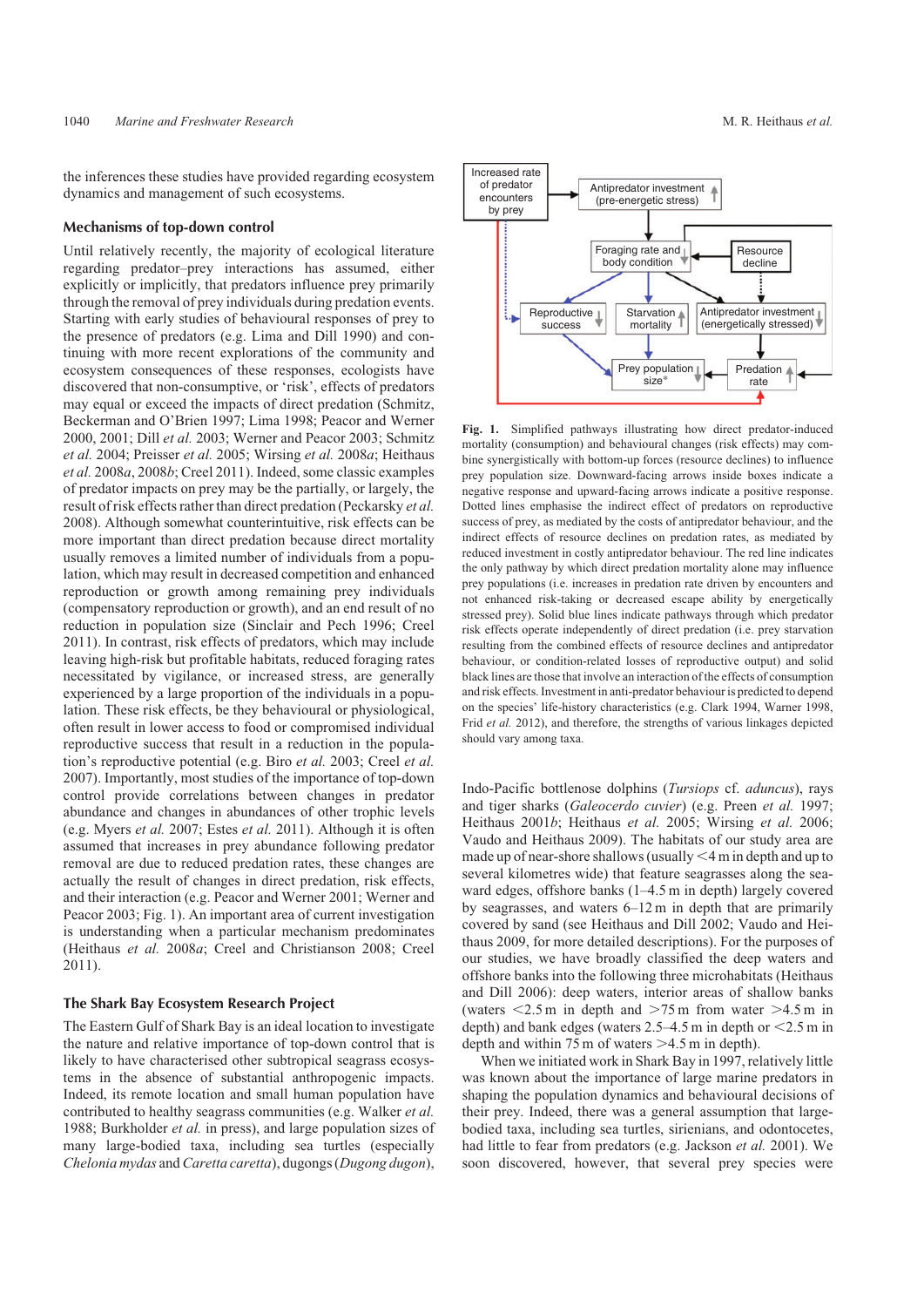| Common name            | Scientific name            | N            | TL (mean $\pm$ s.d.) (cm) | Range (cm)  |
|------------------------|----------------------------|--------------|---------------------------|-------------|
| Grey reef shark        | Carcharhinus amblyrhynchos | 3            | $125.0 \pm 1.0$           | $124 - 126$ |
| Pigeye shark           | Carcharhinus amboinensis   |              | $190.2 \pm 11.7$          | $173 - 208$ |
| Bronze whaler          | Carcharhinus brachyurus    |              | 227.0                     | $185 - 269$ |
| Nervous shark          | Carcharhinus cautus        |              |                           |             |
| Silky shark            | Carcharhinus falciformis   |              | 235.0                     |             |
| Blacktip shark         | Carcharhinus limbatus      |              | 74.0                      |             |
| Dusky shark            | Carcharhinus obscurus      | <sub>(</sub> | $177.0 \pm 17.0$          | 158-199     |
| Sandbar shark          | Carcharhinus plumbeus      | 47           | $179.6 \pm 10.5$          | $150 - 198$ |
| Spottail shark         | Carcharhinus sorrah        | 4            | $125.0 \pm 28.3$          | $96 - 154$  |
| Tiger shark            | Galeocerdo cuvier          | 911          | $284.4 \pm 55.2$          | $101 - 445$ |
| Giant shovelnose ray   | Glaucostegus typus         |              | 243.0                     |             |
| Shortfin mako shark    | Isurus oxyrhincus          |              | $255.5 \pm 0.7$           | $255 - 256$ |
| Sickle fin lemon shark | Negaprion acutidens        |              | $228.0 \pm 57.9$          | $89 - 261$  |
| Milk shark             | Rhizoprionodon acutus      |              |                           |             |
| Scalloped hammerhead   | Sphyrna lewini             |              | 250.0                     |             |
| Great hammerhead       | Sphyrna mokarran           |              | 275.0                     | 275-400     |

Table 1. Captures of elasmobranchs on drumlines in the Eastern Gulf of Shark Bay (1997–2011)  $TL = total length$ 

regular recipients of tiger shark-inflicted injury (e.g.  $\sim$  74% of bottlenose dolphins, Heithaus  $2001a$ ;  $\sim$  25% of female loggerhead turtles,  $\sim$  50% of male loggerhead turtles, Heithaus *et al.* 2002*b*, 2005), suggesting that these species at least had incentive to invest in safety from predators. In addition, studies in terrestrial systems suggested that even large-bodied predators would modify their habitat use patterns to reduce risk (e.g. African wild dogs, *Lycaon pictus*, Mills and Gorman 1997; desert baboons, *Papio cynocephalus ursinus*, Cowlishaw 1997), and a diverse theoretical and experimental literature (e.g. Werner and Hall 1988; Abrahams and Dill 1989; Brown 1992; Houston *et al.* 1993; Hugie and Dill 1994; Schmitz *et al.* 1997; Brown *et al.* 1999) provided a framework for generating testable predictions that could help elucidate the potential importance of predation risk, and predators, in structuring the behaviour of large-bodied taxa and, ultimately, the Shark Bay ecosystem.

Our field studies have focused primarily on (1) understanding spatiotemporal variation in the abundance and size of tiger sharks and other large sharks (i.e. spatial and temporal patterns of potential predation risk to other large-bodied taxa), (2) elucidating the factors influencing habitat use decisions and other behaviours of key large-bodied taxa (e.g. food availability, predation risk), (3) trophic structure and (4) the potential for cascading impacts of top-down processes. Here, we focus on our results pertaining to the importance of risk effects in subtropical embayments.

### Top predator populations in Shark Bay

Since 1997, we have used quantitative drumline fishing to monitor relative abundances and size structure of large sharks in Shark Bay (see Heithaus 2001*b*; Wirsing *et al.* 2006, for details). We have captured more than 1000 sharks from 15 species. Tiger sharks make up 90.8% (911 of 1003) of the catches, and are the largest-bodied species captured in the study area (Table 1). More than 97% of sharks longer than 2 m total length are tiger sharks. Sandbar sharks are the second-most commonly captured species  $(n = 47)$ . Although it is difficult to compare tiger shark abundances across studies because of variation in methodology, tiger shark catch rates in Shark Bay appear to be considerably higher than those from studies in other areas of the world that have targeted large sharks (Fig. 2). Tiger shark catch rates in the Shark Bay study area, however, show considerable temporal variation. Indeed, although catch rates between the months of September and May tend to be high, catch rates of tiger sharks drop considerably during the winter (June–August) (Heithaus 2001*b*; Wirsing *et al.* 2006). This seasonal variation is part of a sinusoidal pattern of daily catch rates with a peak in mid-summer (February; Wirsing *et al.* 2006). Tracking studies using passive acoustic telemetry and satellite telemetry (Heithaus 2001*b*, Heithaus *et al.* 2007*c*; M. Heithaus, unpubl. data) have demonstrated that most sharks have left the study area during the periods when catch rates are low, supporting the assumption that catch rates reflect relative abundance of sharks in the bay rather than reduced activity or foraging rates.

One important aspect of temporal changes in tiger shark abundance from the perspective of our studies of their impacts on prey is inter-annual variation in catch rates. Although always abundant in summer, tiger shark catch rates in winter vary from no captures at all to moderate abundances of large sharks remaining in the bay (Heithaus and Dill 2002; Wirsing *et al.* 2006; M. Heithaus, D. Burkholder, J. Vaudo and C. Bessey, unpubl. data). Inter-annual and seasonal variation in tiger shark catch rates, therefore, provide for a natural experiment (*sensu* Biro *et al.* 2005) to investigate behavioural variation in potential tiger shark prey that is independent of changes to water temperatures or seasonal reproductive cycles. In other words, our capacity to ask whether potential prey species respond to withinand between-year variation in tiger shark abundance with commensurate investment in safety is not confounded by other possible behavioural drivers.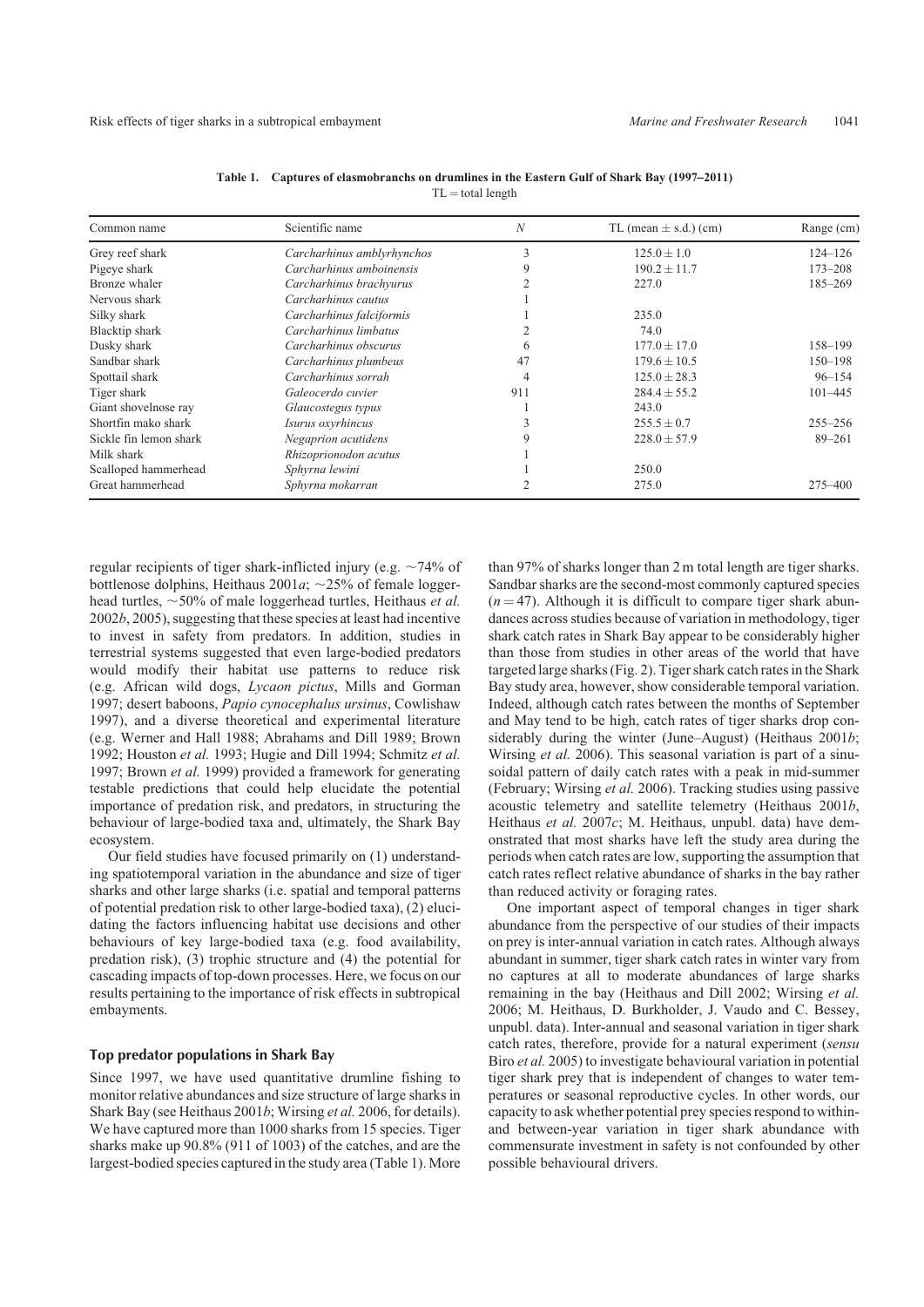

**Fig. 2.** Tiger shark catch rates (sharks per hour) in Shark Bay (SB), northern Queensland (NQ, Simpfendorfer 1992), the main Hawaiian Islands (MHI, Papastamatiou *et al.* 2006), north-western Hawaiian Islands (NWHI, Papastamatiou *et al.* 2006), main Florida Keys (MFK, Heithaus *et al.* 2007*d*) and the Marquesas FL (M, Heithaus *et al.* 2007*d*). Note that summer catch rates in SB have been presented separately because it is a seasonal system. Numbers in parentheses are total hours fished and sharks caught. All fishing programs specifically targeted large sharks; however, exact methodologies differed (i.e. longlines were employed in NWHI and MHI, drumlines in NQ and SB, single-hook bottom lines MFK, M). Catch rates for NO are for Horseshoe Bay (0.008 sharks  $\times$  line-day<sup>-1</sup> <sup>1</sup>), which had maximum effort and the highest catch rates of six sites (low =  $0.0004$  sharks  $\times$  line-day<sup>-1</sup>). Although hooks were soaked for a day, to account for bait loss, we assumed that they fished only for 6 h to generate hourly catch rates. Also, fishing was not concurrent: MHI (1967–1969 and 1971–1976), NWHI (1978– 1980), MFK and M (2002–2004), NQ (1964–1986) and SB (August 1997 – August 2011). Hence, these data are intended to provide only a rough comparison.

Catch rates could not be used to assess habitat preferences of tiger sharks because of differences in bait-loss rates among habitats. Indeed, bait-loss rates to teleosts (especially the northwest blowfish, *Lagocephalus sceleratus*) in shallow habitats were so high that we had to turn to the use of acoustic tracking and animal-borne imaging (Heithaus *et al.* 2001, 2002*a*, 2006) to elucidate the habitat use preferences of the tiger shark. Overall, we have found that tiger sharks show a preference for shallow habitats over deep ones, and are more common over shallow edges than in interior portions of seagrass banks. Therefore, from the perspective of potential prey species, we can characterise the probability of encounters with tiger sharks, which is one component of overall risk (see below), as shallow  $edges > shallow interior > deep channels = deep open waters$ (Heithaus *et al.* 2002*a*, 2006).

#### Using spatiotemporal variation in predator abundance as a natural 'experiment': investigating the importance of risk effects in diverse taxa

Predation risk, or the probability that prey are killed by a predator per unit time, is the product of a series of probabilities during a predator–prey interaction. These include the probability of prey encountering a predator, the probability that prey are detected by the predator, the probability that the predator attacks the prey, and the probabilities that the prey is captured and killed if attacked (e.g. Lima and Dill 1990).

To determine the importance of food availability and predation risk from tiger sharks in structuring the habitat use and behaviour of their air-breathing prey, we established 10 longterm transects ( $\sim$  4–6 km long) that represent replicates of deep

#### **Table 2. Primary species sampled along transects in the Eastern Gulf of Shark Bay**

Only individuals found within the sighting distance from the boat are included in analyses

| Common name                     | Scientific name      | Distance (m)<br>100 |  |
|---------------------------------|----------------------|---------------------|--|
| Dugong                          | Dugong dugon         |                     |  |
| Indo-Pacific bottlenose dolphin | Tursiops cf. aduncus | 300                 |  |
| Loggerhead turtle               | Caretta caretta      | 30                  |  |
| Green turtle                    | Chelonia mydas       | 30                  |  |
| Pied cormorant                  | Phalacrocorax varius | 30                  |  |
| Bar-bellied sea snake           | Hydrophis elegans    | 5                   |  |
| Olive-headed sea snake          | Disteria major       | 5                   |  |
| Shark Bay sea snake             | Aipysurus pooleorum  | 5                   |  |

and shallow habitats and cover a variety of microhabitats (deep channels, deep open waters, shallow edges, shallow interior). For 3 years, we also established transects along three banks that represented only interior and only edge microhabitats to gain further insights into small-scale habitat use by key species, and for studies of turtles and rays, additional transects have been employed in near-shore shallow habitats (e.g. Vaudo and Heithaus 2009). Between 1997 and 2011, we conducted more than 3700 passes along our primary transects. During these transects, we recorded all individuals from eight primary species within species-specific sighting belts (Table 2) that are designed to minimise the probability that individuals within the search area are missed. Detection probabilities are enhanced by the relatively slow speeds,  $6\overline{-9}$  km h<sup>-1</sup>, at which the 4.5-5.5-m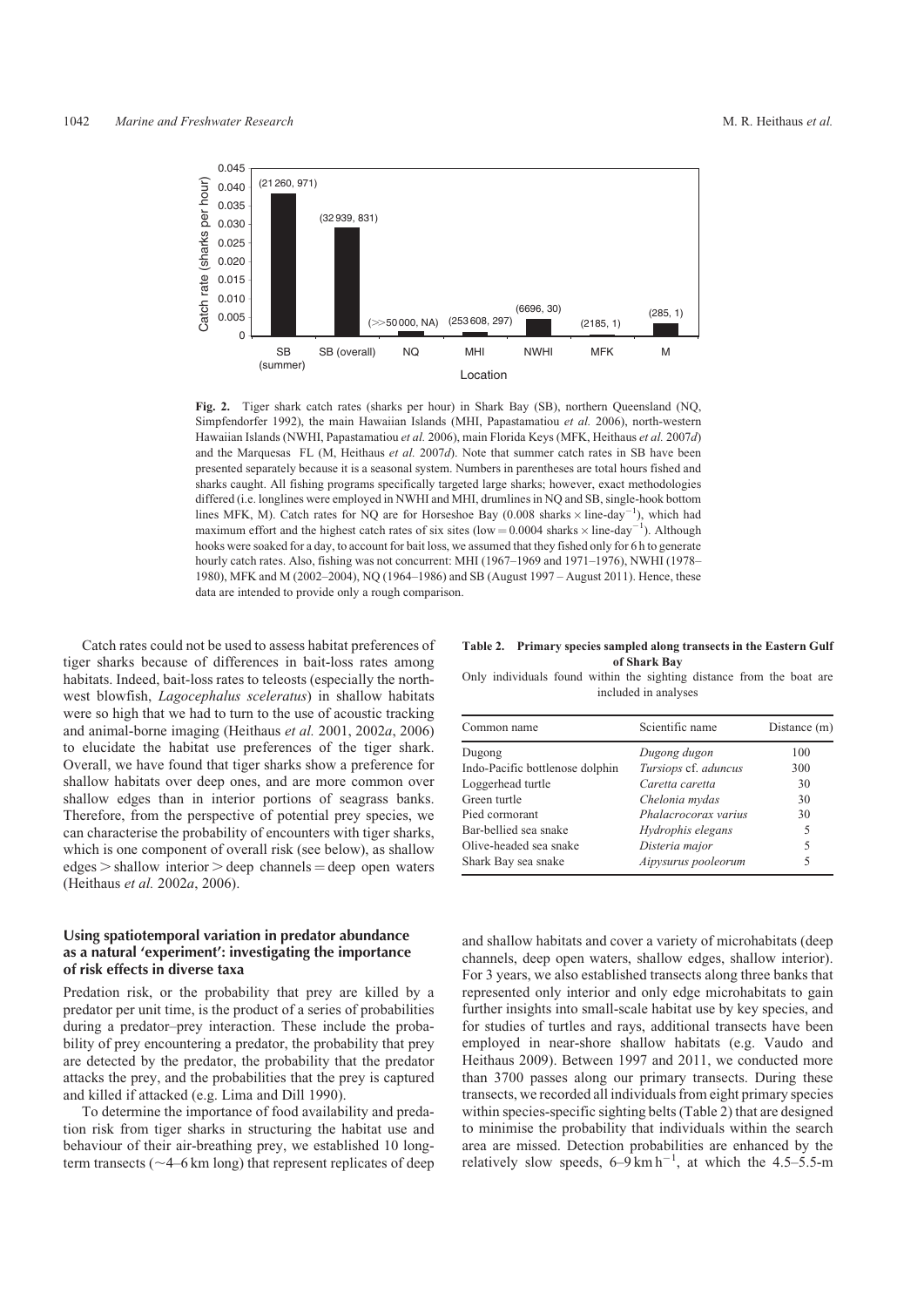vessels traverse the sampling zones. For dugongs (2002–06) and dolphins (1997–2000), we collected detailed data on exact position, behaviour and group sizes of all groups and individuals sighted along transects.

For most species, the combination of slow vessel speeds and relatively short dive times makes it unnecessary to correct sightings data for spatiotemporal variation in dive–surface intervals. For sea turtles, however, such correction is necessary. Accordingly, we have conducted studies of sea turtle diving behaviour with time-depth recorders to create spatially and temporally explicit correction factors for our surface sightings (Thomson *et al.* 2012). Although dugongs in other locations exhibit diving and surfacing patterns that may result in similar confounds (Marsh *et al.* 2011), surfacing rates of dugongs in Shark Bay are high relative to our boat speed along transects (Wirsing *et al.* 2007*a*) and surfacing rates do not change significantly with shark abundance in either habitat, except among individuals engaged in excavation foraging in the shallows (Wirsing *et al.* 2011). However, excavators actually increase their surfacing rate in the shallows as shark abundance rises, running counter to trends in abundance (see below) and making our results conservative (Wirsing *et al.* 2011).

For sea turtles, studies based on transects have been supplemented with at-sea captures using the rodeo technique (see Heithaus *et al.* 2005). These captures have provided otherwise unattainable information about the behaviour of green and loggerhead turtles. For example, the long dive times that typify both green and loggerhead turtles in Shark Bay (Thomson *et al.* 2012) and the inability to determine behavioural states when turtles are at the surface make it difficult to gain robust insights from transects regarding potential habitat shifts in response to predation risk. Captures allow us to obtain data on capture locations and body condition of turtles. Using a rapid visual assessment of the shape of a turtle's plastron provides a reliable indicator of body condition for green turtles (Thomson *et al.* 2009). When used in conjunction with capture location, these body condition measurements have allowed us to explore the relationship between tiger shark predation risk and green turtle behaviour. Specifically, we were able to examine use of dangerous seagrass microhabitats (seagrass interiors with high encounter rates) by individual turtles with variable energetic states to test the hypothesis that turtles in good condition, and therefore with assets to protect, would avoid these areas (see below; Heithaus *et al.* 2007*a*).

We used behavioural ecological theory to develop testable predictions to investigate potential responses of prey to tiger sharks (see Heithaus *et al.* 2007*b*). Briefly, on the basis of the ideal free distribution (IFD; Fretwell and Lucas 1969), foragers are predicted to be distributed across habitats proportional to food supply when not at risk of predation. Empirical studies and modification of IFD theory show that forager abundances relative to their food (e.g. the proportion of foragers in a habitat divided by the portion of food resources in a habitat) should increase in safer habitats and decrease in dangerous habitats as the overall risk of predation increases (e.g. Abrahams and Dill 1989, Hugie and Dill 1994, Heithaus 2001c, Křivan et al. 2008). Therefore, by monitoring forager distributions (using transect data) relative to that of their food as predation risk changes, it is possible to examine the effects of predation risk on forager habitat use.

Quantifying food availability or quality can be difficult in large-scale marine settings, especially for herbivores (see individual papers for full considerations of assumptions of food abundance metrics). For example, we have based most of our inferences of dugong habitat shifts on spatiotemporal variation in seagrass biomass (Wirsing *et al.* 2007*a*, 2007*b*). Although dugongs in other locations have been shown to select seagrasses on the basis of more fine-scale features (e.g. nutrient content of seagrass species; Sheppard *et al.* 2010), spatiotemporal shifts in seagrass nutrient content and seagrass species composition cannot explain spatiotemporal variation in foragingdugong habitat use in our study area (Wirsing *et al.* 2007*a*, 2007*b*).

Dolphins, dugongs and pied cormorants all modify their use of deep and shallow habitats in response to spatial and temporal variation in the abundance of tiger sharks (Heithaus and Dill 2002; Heithaus 2005; Wirsing *et al.* 2007*a*). When tiger sharks are largely absent from the study area, foraging individuals of all three species are distributed across habitats approximately proportional to that of their food. However, as tiger shark predation risk increases, all three species shift to foraging more in safer deep habitats than would be expected on the basis of the abundance of food. This shift results in all species giving up considerable foraging opportunities to be safer. Dugongs, however, are more constrained to continue using at least portions of shallow banks when tiger sharks are abundant because of the general lack of foraging opportunities (i.e. seagrass) in deep habitats (Wirsing *et al.* 2007*a*). Therefore, numbers of foraging dugongs remain reasonably high in shallow habitats during high-risk periods, compared with those of bottlenose dolphins. Interestingly, there was variation among age–sex classes in the use of dangerous habitats by bottlenose dolphins; juvenile males used high-risk but high-reward shallow habitats more than did adults (Heithaus and Dill 2002). We have not been able to test for similar age–sex variation in other prey species.

By investigating changes in how a variety of potential tiger shark prey species modify their use of the different portions (microhabitats) of shallow banks as shark abundance varies, we have begun to unravel the particular factors that influence the nature of predator risk effects (e.g. Heithaus *et al.* 2009; Wirsing *et al.* 2010). Indeed, we have found that in Shark Bay, the interaction of physical features of the habitat (in this case, depth) and escape probabilities of prey if they encounter predators is critical to determining how prey modify their use of relatively dangerous shallow areas. All of the species we have investigated are distributed across the middle of banks (interior microhabitats) and bank edges approximately in proportion to that of their food when sharks are scarce in the study area. However, different types of prey shift among interior and edge microhabitats in different ways as tiger sharks increase in overall numbers. Escape probabilities for pied cormorants and olive headed sea snakes, if they encounter a shark, should not vary between edge and interior microhabitats because of their escape tactics (fly away and escape into seagrass, respectively). Accordingly, when tiger sharks are abundant, both species greatly decrease their use of bank edges (where shark encounters are most likely) and use bank interiors (where shark encounters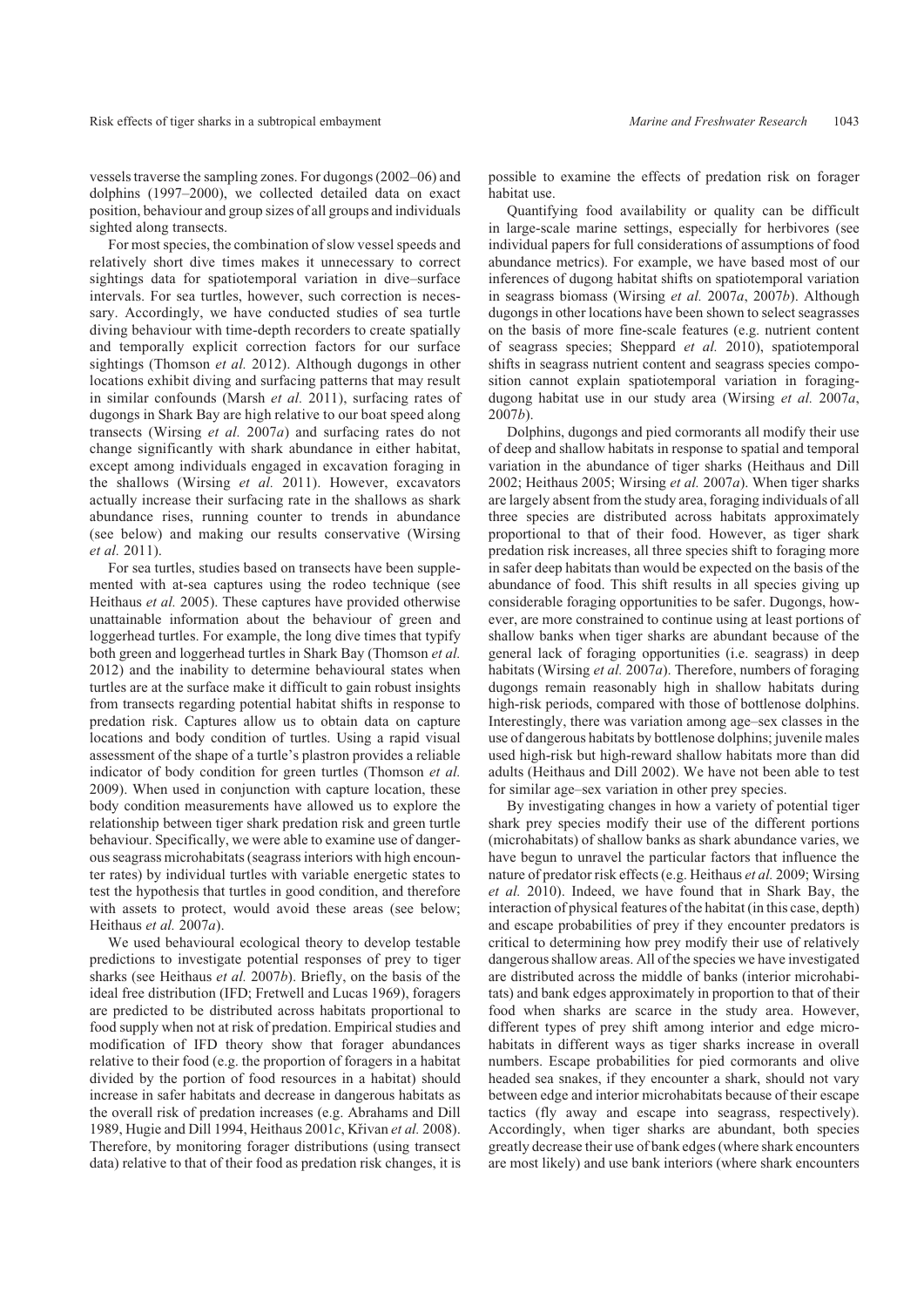are less likely) more often than expected on the basis of food abundance alone (Heithaus *et al.* 2009; Wirsing and Heithaus 2009).

In contrast to cormorants and sea snakes, dugongs, turtles and dolphins escape by out-manoeuvring tiger sharks. Therefore, the deeper waters available in edge microhabitats provide greater escape probabilities for individuals that encounter a shark than do interior microhabitats, in which the manoeuvrability advantage enjoyed by these species is reduced. Consistent with predictions, when tiger shark abundance increases, those dugongs and dolphins that use shallow banks shift out of interior microhabitats and prefer bank edges where they are likely to encounter sharks more often but are more likely to escape them (Heithaus and Dill 2006; Wirsing *et al.* 2007*b*). They also prefer banks that have a higher proportion of edge microhabitat over those that have lower proportions (Heithaus *et al.* 2007*b*). Green turtles show a similar shift, but individual decisions in turtles are mediated by their body condition. The quality of the dominant seagrass species in Shark Bay, *Amphibolis antarctica*, is highest in the interior of seagrass meadows (Heithaus *et al.* 2007*a*). This spatial pattern of food quality apparently leads green turtles in good body condition to select generally safer but less profitable areas of banks (edges) and those in poor condition, whose need for nourishment is greater, to select high-risk but energetically more favourable interior microhabitats (Heithaus *et al.* 2007*a*).

Abiotic factors also may play an important role in mediating the impacts of sharks on the behaviour of their prey. For example, bar-bellied sea snakes (*Hydrophis elegans*) foraging in near-shore waters are found only over sand, where their prey is more abundant but also where capture by tiger sharks is more likely, when tides are low and access by sharks is limited. When tides are high, and sharks can access near-shore habitat, snakes are found almost exclusively within seagrass patches where they can hide from would-be predators (Kerford *et al.* 2008). Similarly, a variety of ray species may use very shallow waters nearshore to reduce encounters with tiger sharks and other potential predators, such as great hammerheads (*Sphyrna mokarran*) (Vaudo and Heithaus 2009).

While the majority of our initial work in Shark Bay focused on spatial shifts in response to predation risk, it is not surprising that the species we have investigated employ multiple tactics besides spatial shifts to reduce the risk of predation from sharks. For example, cowtail stingrays (*Pastinachus atrus*) in shallow waters generally rest alone when visibility is good, but they form groups when visibility, and their ability to visually detect predators, is low (Semeniuk and Dill 2005). Further, cowtail stingrays preferentially rest with reticulate whiprays (*Himantura uarnak*), which respond earlier to simulated predator encounters, thereby facilitating earlier detection of potential predators (Semeniuk and Dill 2006). Finally, rays resting in groups tend to form with individuals' heads oriented towards each other and tails pointing out. When disturbed, these groups display coordinated escape responses that may confuse a potential predator (Semeniuk and Dill 2005). Bottlenose dolphin group sizes also vary in a manner consistent with reducing predation risk; groups were larger in dangerous shallow waters (which may, however, also be explained by higher food availability in these habitats) and during resting, the most dangerous behavioural state (Heithaus and Dill 2002).

The best-studied species with respect to multiple layers of anti-predator behaviour in Shark Bay is the dugong. In addition to modifying their use of habitats (Wirsing *et al.* 2007*a*), microhabitats (Wirsing *et al.* 2007*b*) and patches (Heithaus *et al.* 2007*b*), they also modify their feeding modes, diving behaviour and duration of behavioural bouts in response to predation. These responses, however, tend to be concentrated in high-risk, shallow habitats and are less pronounced, or even absent, in safer, deep waters. As tiger shark numbers increase, dugongs largely switch their foraging behaviour in shallow habitats from excavation, which allows them to access more nutritious seagrass rhizomes but at the cost of creating large plumes of sediment that could mask the approach of a tiger shark, to cropping the less nutritious leaves of *A. antarctica*, a feeding mode that does not inhibit anti-predator vigilance (Wirsing *et al.* 2007*c*). Dugongs observed using the excavation feeding tactic make more and shorter dives during periods of high tiger shark abundance than during periods of low shark abundance, whereas dugongs using cropping do not change their diving behaviour as tiger shark catch rates vary (Wirsing *et al.* 2011). This change in diving behaviour is likely to allow excavating dugongs to be vigilant for tiger sharks more often by rising above sediment clouds. A final anti-predator behaviour identified in dugongs is modification of behavioural sequencing. Dugongs in dangerous shallow habitats, but not in deep habitats, more frequently switch between foraging and traveling, and resting and traveling, during periods of high shark abundance (Wirsing and Heithaus 2012). This sequencing adjustment results in individual dugongs avoiding long, continuous bouts of foraging and resting, during which their capacity to detect sharks is inhibited. Interestingly, the multiple layers of anti-predator behaviour in dugongs closely mirror those of elk (*Cervus elaphus*) foraging under the risk from grey wolves (*Canis lupus*) (Wirsing and Ripple 2011).

Like dugongs, pied cormorants modify their diving behaviour to reduce risk, but only in the most dangerous habitat (Dunphy-Daly *et al.* 2010). As predicted by theory (Heithaus and Frid 2003; Frid *et al.* 2007), cormorants in shallow habitats reduce their time spent at the surface (the most dangerous component of the dive cycle; see Heithaus and Frid 2003) as tiger shark catch rates increase (Dunphy-Daly *et al.* 2010). Interestingly, cormorants accomplish this by maintaining similar surface times per dive cycle but increasing dive duration rather than rearranging all components of their dive cycles. This suggests that cormorants work harder in dangerous habitats during dangerous times of the year, so as to spend less time at sea foraging (i.e. less time exposed to risk; see Frid *et al.* 2007). Ongoing studies in Shark Bay are investigating whether sea turtles modify their diving behaviour in response to spatiotemporal variation in risk from tiger sharks.

## Behaviourally mediated indirect species interactions and the possibility of behaviour-mediated cascades in Shark Bay

Our studies of tiger sharks and their prey have revealed that tiger sharks are likely to be important in transmitting behaviourally mediated indirect interactions (BMII) among their potential prey species. For example, we combined transect data with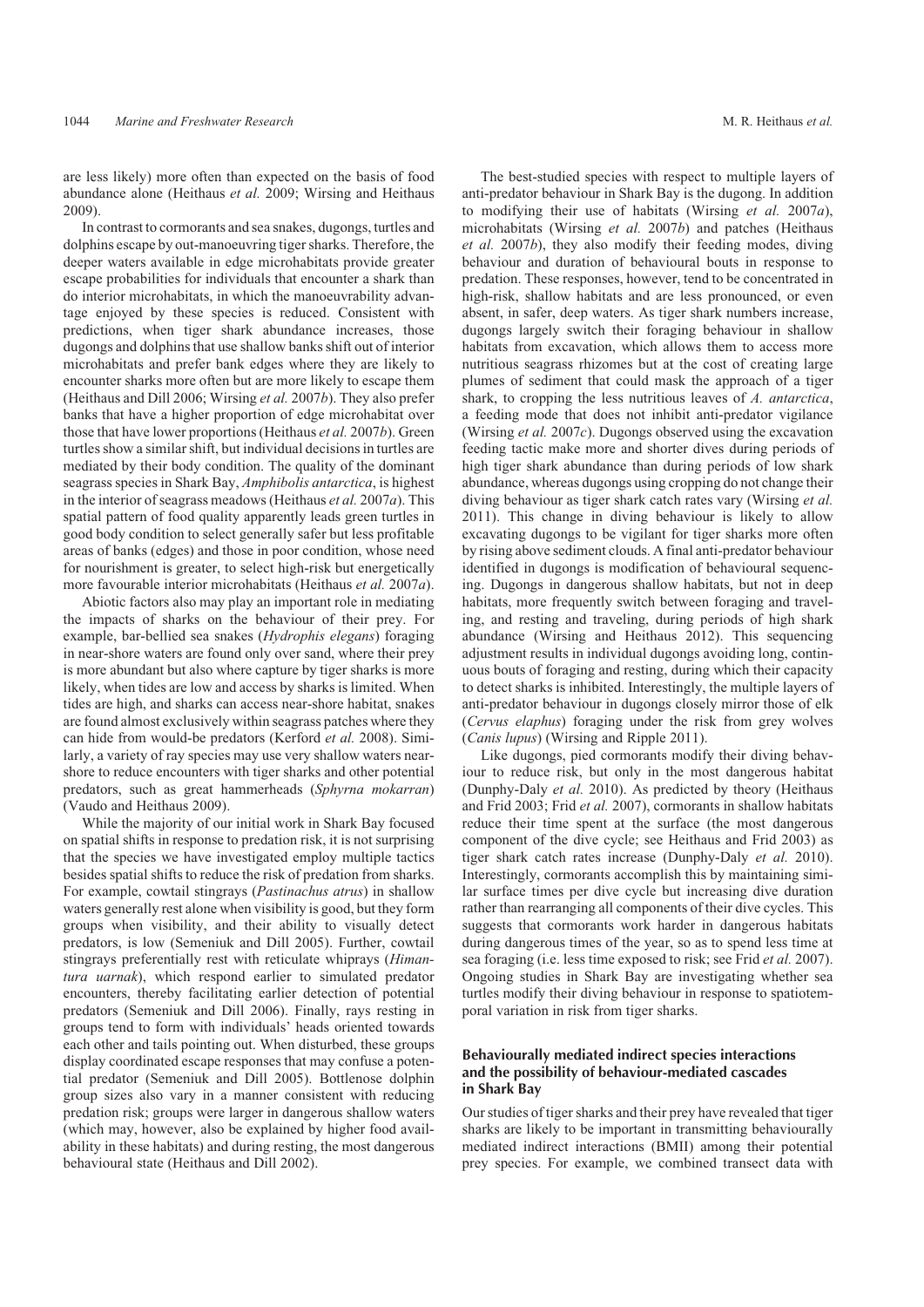those from shark fishing to demonstrate that the abundance of dugongs in the study area explains a considerable amount of the variation in shark catch rates (Wirsing *et al.* 2007*d*), while our tracking studies of sharks suggest that their preference for shallow habitats is influenced by the abundance of prey, including dugongs, in these habitats (Heithaus *et al.* 2002*a*). As a result, dolphins largely abandon the shallow waters where the highest densities of their prey are found in a behavioural analogue of apparent competition (Heithaus and Dill 2002; Dill *et al.* 2003).

More important to understanding the overall dynamics of subtropical estuaries and other communities is whether antipredator behaviours of large herbivores and upper trophic-level predators (e.g. dolphins) might trigger cascades in the Shark Bay ecosystem that parallel those suggested on land (e.g. Ripple and Beschta 2004). Studies from other subtropical and tropical ecosystems have shown that large-bodied herbivores can modify the nutrient dynamics, above-and below ground biomass, and species composition of seagrass communities. Dugongs are major grazers in many subtropical and tropical seagrass ecosystems throughout the Indo-Pacific region and may have a major impact on the structure and function of these seagrass communities (de Iongh *et al.* 1995, Preen 1995; Nakaoka and Aioi 1999; Aragones 2000; Aragones and Marsh 2000; Masini *et al.* 2001). For example, dugong grazing off Queensland, Australia, reduced shoot density by 65–95%, above-ground biomass by 73–96% and below-ground biomass by 31–71% (Preen 1995). Heavy grazing led to an  $\sim$ 12-fold increase in the shoot density of an early pioneering seagrass species (*Halophila ovalis*) and a six-fold decrease in the density of the dominant, although less preferred, species (*Zostera capricorna*). On control sites, *Z. capricorna* densities were four times greater than those of *H. ovalis*, whereas on heavily grazed sites, *H. ovalis* densities were 16 times higher. Growth dynamics of seagrass, and thus patch dynamics, may also be influenced by grazing. Branching rates of *H. ovalis*, for example, are 1.5 times greater in areas grazed by dugongs (Nakaoka and Aioi 1999). Green turtles may have similar impacts (e.g. Aragones 2000; Aragones and Marsh 2000; Moran and Bjorndal 2005; Lal *et al.* 2010). Patterns of nutrient composition of *A. antarctica* leaves in Shark Bay are consistent with risk-induced heavy grazing by dugongs and green turtles in edge microhabitats leading to reduced plant quality, with increased quality in less intensely grazed interior microhabitats (Heithaus *et al.* 2007*a*). However, ongoing experiments should reveal whether seagrass communities are in fact indirectly structured by spatiotemporal variation in tiger shark abundance and induced anti-predator behaviour. Of particular interest is the possibility that risk-sensitive foraging by teleost grazers might be as important as that by dugongs and sea turtles (e.g. Burkholder *et al.* 2012).

#### Implications for community dynamics, conservation and management

By conducting a longitudinal study focusing on a suite of largebodied species under relatively pristine conditions, we have gained insights into the dynamics of marine communities. Some of these insights are important for management of subtropical embayments.

### Large-bodied marine species, including those that have been considered largely immune to the effects of predators, respond to predation risk

Large-bodied and long-lived marine taxa that are characterised by a high adult-survival probability (e.g. sea turtles, sea cows, odontocetes) generally are assumed to be little affected by predators, at least as adults (e.g. Preen 1995; Jackson *et al.* 2001). Our studies, however, suggest that, as in many terrestrial systems, even large-bodied taxa respond behaviourally to their predators and their populations may be, at least partially, influenced by predation, predation risk, and their interaction even if predation rates are low (Wirsing *et al.* 2008*a*; Heithaus *et al.* 2008*a*, 2008*b*, 2009; Creel and Christianson 2008; Creel 2011). Indeed, because most of these species are relatively longlived and highly iteroparous, they are expected to invest heavily in anti-predator behaviour (e.g. Clark 1994; Warner 1998; Frid *et al.* 2012) and risk effects may be greater than those of direct predation. By extension, strong behavioural effects of predators on prey cannot be ruled out in cases where prey species comprise only a small proportion of the predator's diet. In Shark Bay, for example, bottlenose dolphins are very rarely found in the stomach contents of tiger sharks (Heithaus 2001*b*; Simpfendorfer *et al.* 2001), yet they are frequently attacked (Heithaus 2001*a*) and respond markedly to risk of tiger shark predation (Heithaus and Dill 2002). Traditional methods of estimating effects of predators would overlook the importance of tiger sharks to dolphins. Yet, theoretical (Abrams 1993; Brown *et al.* 1999; Creel and Christianson 2008) and empirical (Biro *et al.* 2003; Creel *et al.* 2007) studies have suggested that when many individuals give up access to considerable resources in order to be safe, overall population numbers often are lower than they would be in the absence of predators. By inference, the presence of tiger sharks in Shark Bay is likely to reduce the ecosystem's carrying capacity for dolphins, as well as other potential prey species.

### The nature of risk effects can be influenced by interactions of landscape features, predator hunting mode and anti-predator tactics and capabilities of prey

From the perspective of predicting the potential risk effects of predators, our studies – when synthesised with results from other research – have helped to build a framework for understanding the factors that might influence the strength and intensity of risk effects (for detailed discussion see Heithaus *et al.* 2009). Particularly relevant is the importance of the interaction of predator hunting mode with landscape features. Recent literature has suggested that roving predators should have lesser impacts on habitat use decisions of prey than sit-and-wait predators (e.g. Preisser *et al.* 2007; Schmitz 2008; Kauffman *et al.* 2010). This assumption stems from the idea that sit-and-wait predators usually are more easily detected and avoided than are roving predators. In other words, prey cannot easily make behavioural adjustments to reduce encounters with roving predators, whereas they can avoid the easily detected halo of predator cues from sit-and-wait predators (Preisser *et al.* 2007; Schmitz 2008). Our tiger shark research, however, shows that roving predators can have major impacts on prey behaviours because prey can make spatial shifts to reduce encounter rates or improve escape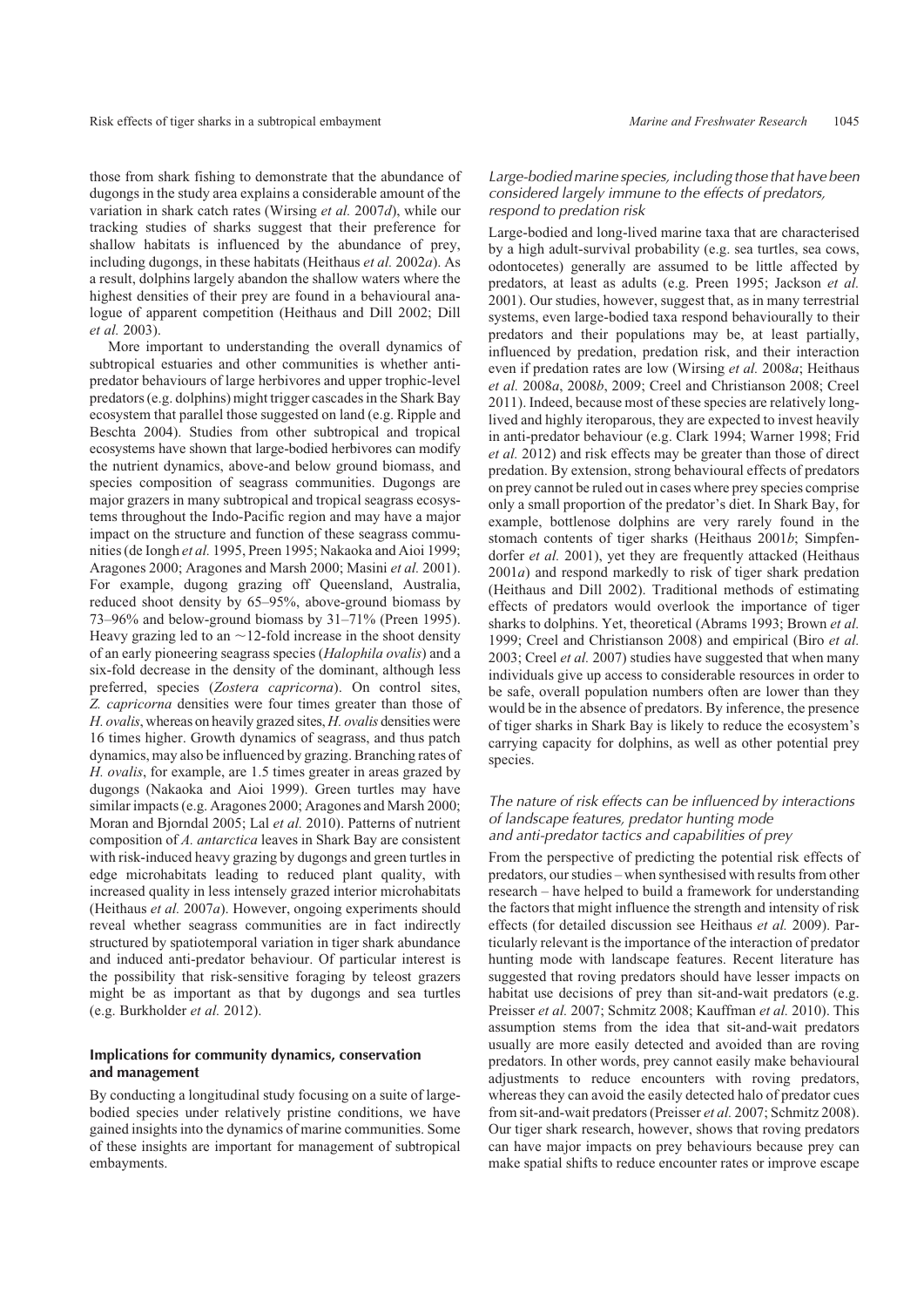probabilities. If tiger shark–prey interactions were occurring in a homogeneous landscape, spatial shifts would not be predicted (although other anti-predator behaviours, such as shifts in foraging modes, with the potential to initiate behavioural cascades, might still occur). Therefore, assumptions about the relative importance of predator risk effects in ecological interactions and dynamics should not be made solely on the basis of predator hunting mode (see also Heithaus *et al.* 2009; Wirsing *et al.* 2010; Creel 2011). Also, as evidenced by differential shifts in space use by prey with divergent escape responses, using predator abundance or encounter rates as a proxy for overall predation risk may not be appropriate in some situations.

## Habitats with high animal abundances may serve as a relative refuge from predation rather than being critical foraging habitat

Habitat use patterns of large-bodied marine taxa are increasingly being used to infer foraging hotspots and designate protected areas (e.g. Yen *et al.* 2004; James *et al.* 2005); however, understanding potential patterns of predation risk is important for making such links. For example, without detailed studies it might be predicted that deep habitats offer the best foraging rewards for dolphins in Shark Bay if they had been studied in months when tiger sharks were present and no data were collected on spatial variation in prey abundance and predation risk. Diving behaviour also is being used as a behavioural indicator of the quality of prey patches (e.g. Burns *et al.* 2004; Mori *et al.* 2007). Although this approach is certainly valid in some circumstances, our studies of cormorants would have incorrectly identified rich patches, had we not explicitly considered risk. Therefore, the potential effects of predators should be explicitly considered before using such data for management decisions (e.g. Frid *et al.* 2007; Dunphy-Daly *et al.* 2010).

# Risk effects may provide insights into documenting and assessing the impacts of human disturbance

There is a diverse literature showing the potential reproductive, demographic, population and ecosystem consequences of risk effects in small-scale and some large-scale systems (e.g. Schmitz *et al.* 2004; Preisser *et al.* 2005; Creel and Christianson 2008). In many ways, human disturbance is analogous to predation risk, with animals responding to disturbance events in a manner similar to their response to natural predators, and with similar consequences (see Frid and Dill 2002, for a review). Our studies of responses to natural predators provide some potential behavioural indicators for human disturbance and lessons for drafting strategies for minimising its impacts. For example, using modifications to ideal free distribution theory, as we have in Shark Bay, it is possible to measure changes in foraging distributions relative to that of food resources across gradients in disturbance (Heithaus *et al.* 2007*b*). Habitats perceived as safer from disturbance should experience an increase in relative abundances, whereas more disturbed habitats (i.e. those perceived as more dangerous) would have fewer individuals than expected on the basis of food resources. Importantly, depending on the perception of escape ability across habitats, their own condition, and impacts of disturbance on their predators (Muhly *et al.* 2011), animals may actually shift *into* habitats with higher disturbance rates. Although this may, on the surface, appear to suggest that impacts of disturbance are minimal, microhabitat shifts of dugongs, dolphins and green turtles in response to tiger sharks demonstrate that this is not necessarily the case.

Our ongoing work also highlights changes in the duration and/or sequence of behavioural states as a subtle yet costly behavioural response to human disturbance (Wirsing and Heithaus 2012). If dugongs perceive boats as a form of predation risk, and previous work suggests that this is the case both for sirenians (e.g. Miksis-Olds *et al.* 2007) and other large marine taxa (e.g. sea turtles; Wirsing *et al.* 2008*b*), then increasing boat traffic may induce dugongs to exhibit the same costly behavioural shift. Importantly, because behavioural sequences can be adjusted without any change to overall behavioural time budgets, shifts to behavioural sequences triggered by human disturbance are likely to be missed, if they are not the specific focus of impact assessment.

## The loss of marine top predators may have greater impacts than are generally appreciated

An interesting aspect of our work in Shark Bay is the similarity of our results to other predator–prey systems in diverse ecosystems. For example, the anti-predator behaviours of prey in our system mirror those of grasshoppers at risk from spiders (Schmitz 2008), terrestrial ungulates at risk from large mammalian predators (e.g. Sinclair and Arcese 1995; Wirsing and Ripple 2011) and small freshwater taxa at risk from a variety of fish and invertebrate predators (e.g. Werner and Hall 1988; Abrahams and Dill 1989; Power 1984; Biro *et al.* 2003). This similarity suggests that lessons learned from Shark Bay can be applied to other subtropical embayments, and even to other aquatic and terrestrial ecosystems (e.g. Heithaus *et al.* 2009). In these other systems, it has become apparent that direct effects of predators that manifest through risk effects may be mediated solely by spatiotemporal shifts in foraging locations or changes in foraging mode that could cascade to other trophic levels despite no obvious changes in population sizes of mesopredators (e.g. Creel and Christianson 2008; Heithaus *et al.* 2008*a*, 2010). On the basis of the prevalence of tiger shark risk effects in Shark Bay, it is important that risk effects be explicitly considered, including adaptive variation in response to predators, in modelling ecosystem dynamics. In addition, our work strengthens the argument that top-predator populations should be preserved and, in many cases, restored even in systems where we have yet to conclusively determine their ecological roles (e.g. Heithaus *et al.* 2008*a*; Estes *et al.* 2011). Finally, drawing on results from Shark Bay and locations where tiger sharks have declined (e.g. Bermuda; Murdoch *et al.* 2007; Fourqurean *et al.* 2010), it appears that a failure to retain tiger sharks at ecologically meaningful densities could result in ecosystem disruptions, affecting even foundation species, such as seagrasses.

#### Acknowledgements

The work presented in this review is the result of many years of effort by the investigators of the Shark Bay Ecosystem Research Project (sberp.org), especially Derek Burkholder, Alejandro Frid, Jordan Thomson and Jeremy Vaudo. The work would not have been possible without the generosity and support of the Monkey Mia Dolphin Resort, Department of Environment and Conservation, Fisheries WA, and many other sponsors. Major funding for our work has come from NSF Grants OCE0526065 and OCE0745606,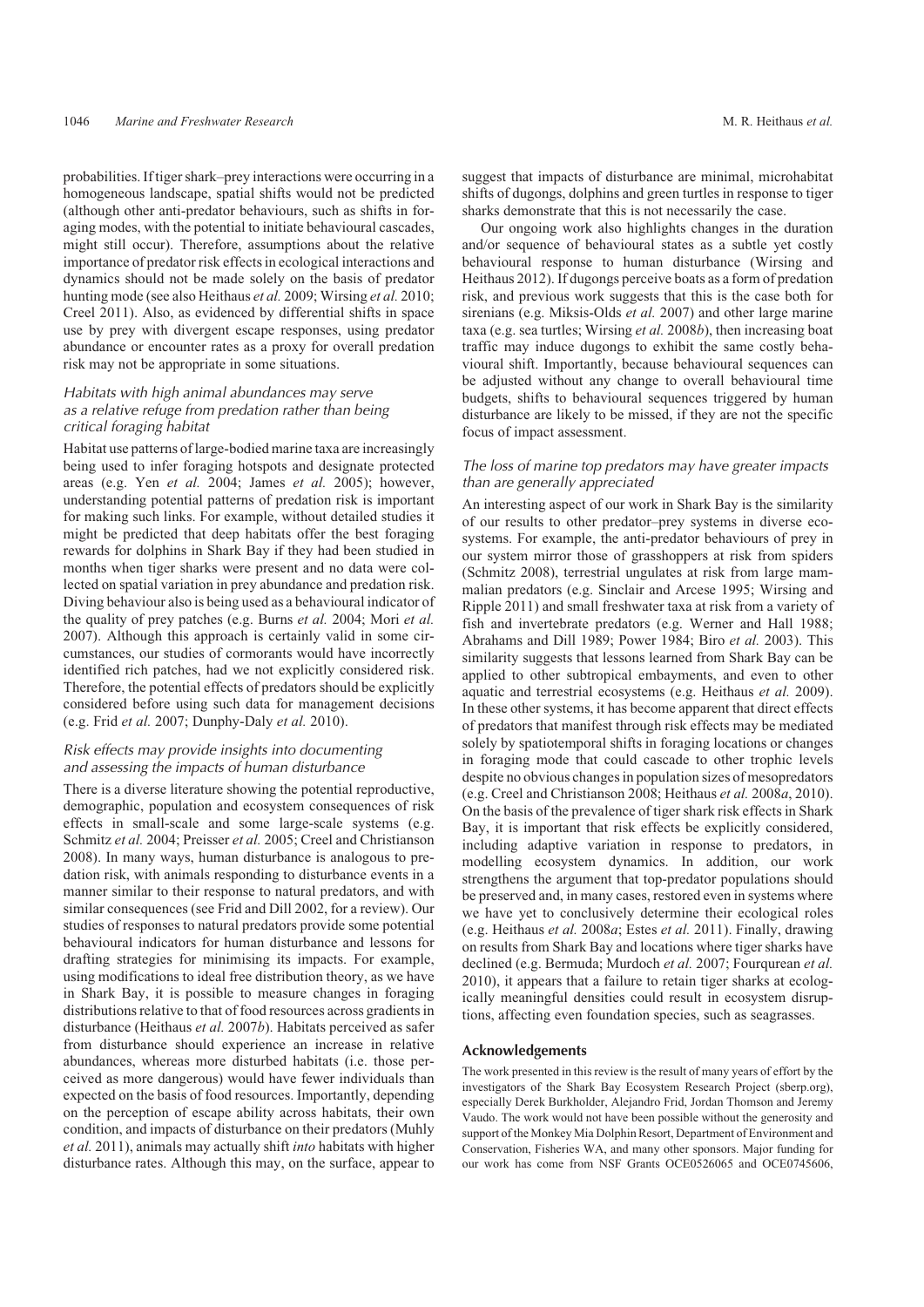Risk effects of tiger sharks in a subtropical embayment *Marine and Freshwater Research* 1047

a supplement to the Florida Coastal Everglades LTER (DBI0620409), NSERC Canada, National Geographic Expeditions Council, PADI Foundation and the College of Arts and Sciences of Florida International University. All research was conducted under Animal Care and Use protocols approved at Simon Fraser University and Florida International University. This is publication 56 of the Shark Bay Ecosystem Research Project.

## References

- Abrahams, M. V., and Dill, L. M. (1989). A determination of the energetic equivalence of the risk of predation. *Ecology* **70**, 999–1007. doi:10.2307/ 1941368
- Abrams, P. A. (1993). Why predation rate should not be proportional to predator density. *Ecology* **74**, 726–733. doi:10.2307/1940800
- Aragones, L. V. (2000). A review of the role of the green turtle in tropical seagrass ecosystems. In 'Sea Turtles of the Indo-Pacific: Research Management and Conservation'. (Eds N. Pilcher and G. Ismails.) pp. 69–85. (ASEAN Academic Press: London.)
- Aragones, L. V., and Marsh, H. (2000). Impact of dugong grazing and turtle cropping on tropical seagrass communities. *Pacific Conservation Biology* **5**, 277–288.
- Biro, P. A., Post, J. R., and Parkinson, E. A. (2003). From individuals to populations: risk-taking by prey fish mediates mortality in whole-system experiments. *Ecology* **84**, 2419–2431. doi:10.1890/02-0416
- Biro, P. A., Post, J. R., and Abrahams, M. V. (2005). Ontogeny of energy allocation reveals selective pressure promoting risk-taking behaviour in young fish cohorts. *Proceedings. Biological Sciences* **272**, 1443–1448. doi:10.1098/RSPB.2005.3096
- Brown, J. S. (1992). Patch use under predation risk I. Models and predictions. *Annales Zoologici Fennici* **29**, 301–309.
- Brown, J. S., Laundre, J. W., and Gurung, M. (1999). The ecology of fear: optimal foraging, game theory, and trophic interactions. *Journal of Mammalogy* **80**, 385–399. doi:10.2307/1383287
- Burkholder, D. A., Heithaus, M. R., and Fourqurean, J. W. (2012). Feeding preferences of herbivores in a relatively pristine subtropical seagrass ecosystem. *Marine and Freshwater Research* **63**, 1051–1058. doi:10. 1071/MF12029
- Burkholder, D. A., Fourqurean, J. W., and Heithaus, M. R. (In press). Spatial pattern in seagrass stoichiometry indicates both N-limited and P-limited regions of an iconic P-limited subtropical bay. *Marine Ecology Progress Series*.
- Burns, J. M., Costa, D. P., Fedak, M. A., Hindell, M. A., Bradshaw, C. J. A., Gales, N. J., McDonald, B., Trumble, S. J., and Crocker, D. E. (2004). Winter habitat use and foraging behavior of crabeater seals along the Western Antarctic peninsula. *Deep-sea Research. Part II, Topical Studies in Oceanography* **51**, 2279–2303. doi:10.1016/J.DSR2.2004.07.021
- Clark, C. W. (1994). Antipredator behavior and the asset-protection principle. *Behavioral Ecology* **5**, 159–170. doi:10.1093/BEHECO/5.2.159
- Cowlishaw, G. (1997). Trade-offs between foraging and predation risk determine habitat use in a desert baboon population. *Animal Behaviour* **53**, 667–686. doi:10.1006/ANBE.1996.0298
- Creel, S. (2011). Towards a predictive theory of risk effects: hypotheses for prey attributes and compensatory mortality. *Ecology* **92**, 2190–2195. doi:10.1890/11-0327.1
- Creel, S., and Christianson, D. (2008). Relationships between direct predation and risk effects. *Trends in Ecology & Evolution* **23**, 194–201. doi:10.1016/J.TREE.2007.12.004
- Creel, S., Christianson, D., Liley, S., and Winnie, J. (2007). Predation risk affects reproductive physiology and demography in elk. *Science* **315**, 960. doi:10.1126/SCIENCE.1135918
- De Iongh, H., Wenno, B., and Meelis, E. (1995). Seagrass distribution and seasonal biomass changes in relation to dugong grazing in the Moluccas, East Indonesia. *Aquatic Botany* **50**, 1–19. doi:10.1016/0304-3770(94) 00438-R
- Dill, L. M., Heithaus, M. R., and Walters, C. J. (2003). Behaviorallymediated indirect interactions in marine communities and their conservation and implications. *Ecology* **84**, 1151–1157. doi:10.1890/ 0012-9658(2003)084[1151:BMIIIM]2.0.CO;2
- Dulvy, N. K., Baum, J. K., Clarke, S., Compagno, L. J. V., Cortes, E., Domingo, A., Fordham, S., Fowler, S., Francis, M. P., Gibson, C., Martinez, J., Musick, J. A., Soldo, A., Stevens, J. D., and Valenti, S. (2008). You can swim but you can't hide: the global status and conservation of oceanic pelagic sharks and rays. *Aquatic Conservation – Marine and Freshwater Ecosystems* **18**, 459–482. doi:10.1002/ AQC.975
- Dunphy-Daly, M. M., Heithaus, M. R., Wirsing, A. J., Maradon, J. S. F., and Burkholder, D. A. (2010). Predation risk influences the diving behavior of a marine mesopredator. *Open Journal of Ecology* **3**, 8–15. doi:10.2174/1874213001003030008
- Estes, J. A., Terborgh, J., Brashares, J. S., Power, M. E., Berger, J., Bond, W. J., Carpenter, S. R., Essington, T. E., Holt, R. D., Jackson, J. B. C., Marquis, R. J., Oksanen, L., Oksanen, T., Paine, R. T., Pikitch, E. K., Ripple, W. J., Sandin, S. A., Scheffer, M., Schoener, T. W., Shurin, J. B., Sinclaire, A. R. E., Soulé, M. E., Virtanen, R., and Wardle, D. A. (2011). Trophic downgrading of planet earth. *Science* **333**, 301–306. doi:10.1126/SCIENCE.1205106
- Ferretti, F., Worm, B., Britten, G. L., Heithaus, M. R., and Lotze, H. K. (2010). Patterns and ecosystem consequences of shark declines in the ocean. *Ecology Letters* **13**, 1055–1071.
- Fourqurean, J. W., Manuel, S., Coates, K. A., Kenworthy, W. J., and Smith, S. R. (2010). Effects of excluding sea turtle herbivores from a seagrass bed: overgrazing may have led to loss of seagrass meadows in Bermuda. *Marine Ecology Progress Series* **419**, 223–232. doi:10.3354/ **MEPS08853**
- Fretwell, S. D., and Lucas, H. L. (1969). On territorial behavior and other factors influencing habitat distributions in birds: I. Theoretical developments. *Acta Biotheoretica* **19**, 16–36. doi:10.1007/BF01601953
- Frid, A., and Dill, L. M. (2002). Human-caused disturbance stimuli as a form of predation risk. *Conservation Ecology* **6**, 11. Available at [http://www.](http://www.consecol.org/vol6/iss1/art11/) [consecol.org/vol6/iss1/art11/](http://www.consecol.org/vol6/iss1/art11/)
- Frid, A., Heithaus, M. R., and Dill, L. M. (2007). Dangerous dive cycles and the proverbial ostrich. *Oikos* **116**, 893–902. doi:10.1111/J.0030-1299. 2007.15766.X
- Frid, A., Marglive, J., and Heithaus, M. R. (2012). Interspecific variation in life history relates to antipredator decisions by marine mesopredators on temperate reefs. *PLoS ONE* **7**, e40083. doi:10.1371/JOURNAL.PONE. 0040083
- Heck, K. L., Jr, and Valentine, J. F. (2007). The primacy of top-down effects in shallow benthic ecosystems. *Estuaries and Coasts* **30**, 371–381. doi:10.1007/BF02819384
- Heithaus, M. R. (2001*a*). Shark attacks on bottlenose dolphins (*Tursiops aduncus*) in Shark Bay, Western Australia: attack rate, bite scar frequencies, and attack seasonality. *Marine Mammal Science* **17**, 526–539. doi:10.1111/J.1748-7692.2001.TB01002.X
- Heithaus, M. R. (2001*b*). The biology of tiger sharks (*Galeocerdo cuvier*) in Shark Bay, Western Australia: sex ratio, size distribution, diet, and seasonal changes in catch rates. *Environmental Biology of Fishes* **61**, 25–36. doi:10.1023/A:1011021210685
- Heithaus, M. R. (2001*c*). Habitat selection by predators and prey in communities with asymmetrical intraguild predation. *Oikos* **92**, 542–554. doi:10.1034/J.1600-0706.2001.920315.X
- Heithaus, M. R. (2005). Habitat use and group size of pied cormorants (*Phalacrocorax varius*) in a seagrass ecosystem: possible effects of food abundance and predation risk. *Marine Biology* **147**, 27–35. doi:10.1007/ S00227-004-1534-0
- Heithaus, M. R., and Dill, L. M. (2002). Food availability and tiger shark predation risk influence bottlenose dolphin habitat use. *Ecology* **83**, 480–491. doi:10.1890/0012-9658(2002)083[0480:FAATSP]2.0.CO;2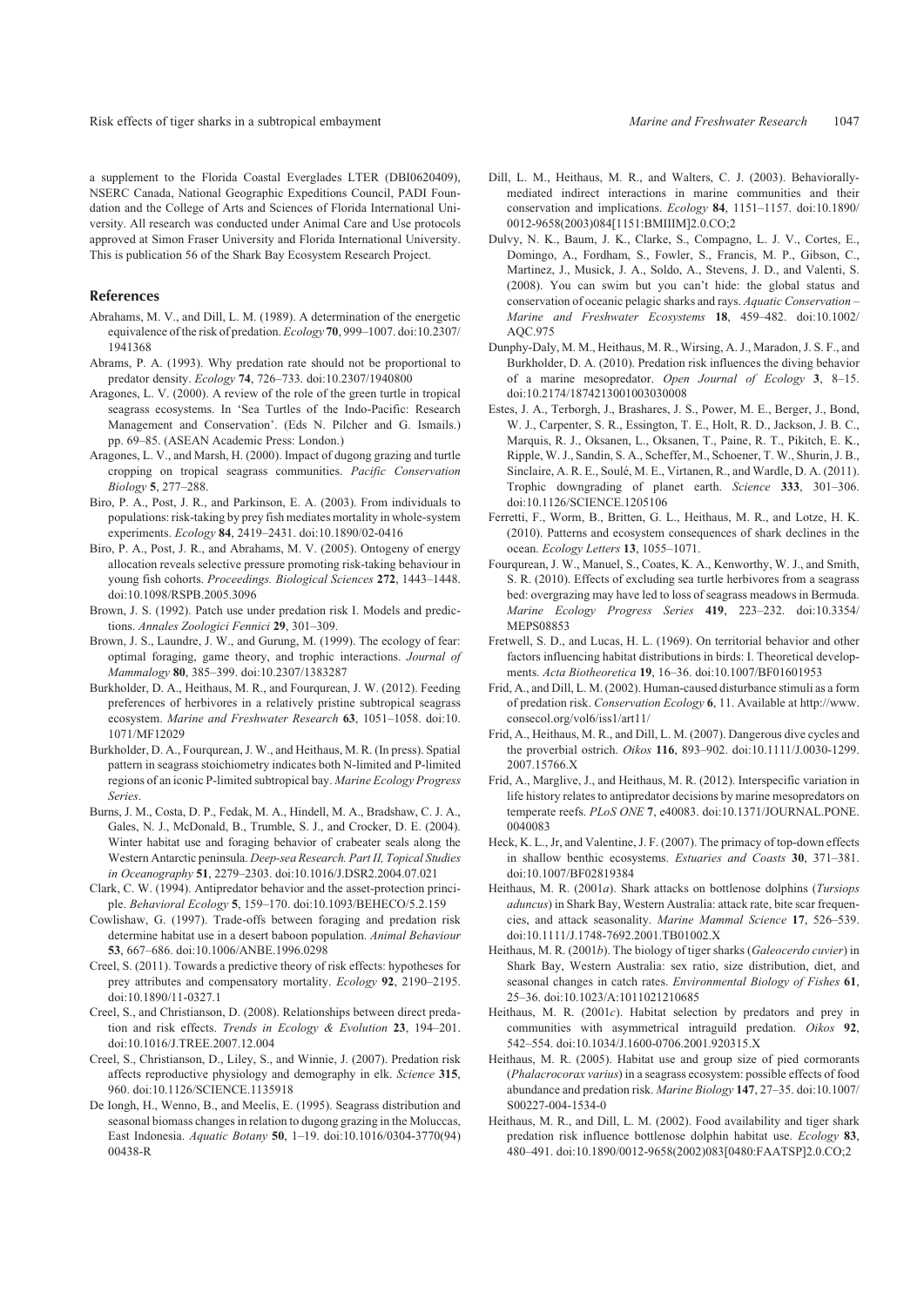- Heithaus, M. R., and Dill, L. M. (2006). Does tiger shark predation risk influence foraging habitat use by bottlenose dolphins at multiple spatial scales? *Oikos* **114**, 257–264. doi:10.1111/J.2006.0030-1299. 14443.X
- Heithaus, M. R., and Frid, A. (2003). Optimal diving under the risk of predation. *Journal of Theoretical Biology* **223**, 79–92. doi:10.1016/ S0022-5193(03)00073-0
- Heithaus, M. R., Frid, A., Vaudo, J., Worm, B., and Wirsing, A. J. (2010). Unraveling the ecological importance of elasmobranchs. In 'Sharks and Their Relatives. II: Biodiversity, Adaptive Physiology, and Conservation'. (Eds J. C. Carrier, J. Musick and M. R. Heithaus.) pp. 611–637. (CRC Press: Boca Raton, FL.)
- Heithaus, M. R., Marshall, G. J., Buhleier, B. M., and Dill, L. M. (2001). Employing Crittercam to study habitat use and behavior of large sharks. *Marine Ecology Progress Series* **209**, 307–310. doi:10.3354/ MEPS209307
- Heithaus, M. R., Dill, L. M., Marshall, G. J., and Buhleier, B. (2002*a*). Habitat use and foraging behavior of tiger sharks (*Galeocerdo cuvier*) in a seagrass ecosystem. *Marine Biology* **140**, 237–248. doi:10.1007/ S00227-001-0711-7
- Heithaus, M. R., Frid, A., and Dill, L. M. (2002*b*). Species and sex-class differences in shark-inflicted injury frequencies, escape ability, and habitat use of green and loggerhead turtles. *Marine Biology* **140**, 229–236. doi:10.1007/S00227-001-0712-6
- Heithaus, M. R., McLash, J. M., Frid, A., Dill, L. M., and Marshall, G. J. (2002*c*). Novel insights into the behavior of sea turtles from animalborne cameras. *Journal of the Marine Biological Association of the United Kingdom* **82**, 1049–1050. doi:10.1017/S0025315402006689
- Heithaus, M. R., Frid, A., Wirsing, A. J., Bejder, L., and Dill, L. M. (2005). The biology of green and loggerhead turtles under risk from tiger sharks at a foraging ground. *Marine Ecology Progress Series* **288**, 285–294. doi:10.3354/MEPS288285
- Heithaus, M. R., Hamilton, I. M., Wirsing, A. J., and Dill, L. M. (2006). Validation of a randomization procedure to assess animal habitat preferences: microhabitat use of tiger sharks in a seagrass ecosystem. *Journal of Animal Ecology* **75**, 666–676. doi:10.1111/J.1365-2656. 2006.01087.X
- Heithaus, M. R., Frid, A., Wirsing, A. J., Dill, L. M., Fourqurean, J., Burkholder, D., Thomson, J., and Bejder, L. (2007*a*). State-dependent risk-taking by green sea turtles mediates top-down effects of tiger shark intimidation in a marine ecosystem. *Journal of Animal Ecology* **76**, 837–844. doi:10.1111/J.1365-2656.2007.01260.X
- Heithaus, M. R., Wirsing, A. J., Frid, A., and Dill, L. M. (2007*b*). Species interactions and marine conservation: lessons from an undisturbed ecosystem. *Israel Journal of Ecology and Evolution* **53**, 355–370. doi:10.1560/IJEE.53.3.355
- Heithaus, M. R., Wirsing, A. J., Dill, L. M., and Heithaus, L. I. (2007*c*). Long-term movements of tiger sharks satellite-tagged in Shark Bay, Western Australia. *Marine Biology* **151**, 1455–1461. doi:10.1007/ S00227-006-0583-Y
- Heithaus, M. R., Burkholder, D., Hueter, R. E., Heithaus, L. I., Pratt, H. W., Jr, and Carrier, J. C. (2007*d*). Spatial and temporal variation in shark communities of the lower Florida Keys and evidence for historical population declines. *Canadian Journal of Fisheries and Aquatic Sciences* **64**, 1302–1313. doi:10.1007/S00227-006-0583-Y
- Heithaus, M. R., Frid, A., Wirsing, A. J., and Worm, B. (2008*a*). Predicting ecological consequences of marine top predator declines. *Trends in Ecology & Evolution* **23**, 202–210. doi:10.1016/J.TREE.2008.01.003
- Heithaus, M. R., Wirsing, A. J., Thompson, J., and Burkholder, D. (2008*b*). A review of lethal and non-lethal effects of predators on adult marine turtles. *Journal of Experimental Marine Biology and Ecology* **356**, 43–51. doi:10.1016/J.JEMBE.2007.12.013
- Heithaus, M. R., Wirsing, A. J., Burkholder, D., Thomson, J., and Dill, L. M. (2009). Towards a predictive framework for predator risk effects: the

interaction of landscape features and prey escape tactics. *Journal of Animal Ecology* **78**, 556–562. doi:10.1111/J.1365-2656.2008.01512.X

- Houston, A. I., McNamara, J. M., and Hutchinson, J. M. C. (1993). General results concerning the trade-off between gaining energy and avoiding predation. *Philosophical Transactions of the Royal Society of London. Series B, Biological Sciences* **341**, 375–397. doi:10.1098/RSTB.1993. 0123
- Hugie, D. M., and Dill, L. M. (1994). Fish and game: a game theoretic approach to habitat selection by predators and prey. *Journal of Fish Biology* **45**(Suppl A), 151–169.
- Jackson, J. B. C., Kirby, M. X., Berger, W. H., Bjorndal, K. A., Botsford, L. W., Bourque, B. J., Bradbury, R. H., Cooke, R. G., Erlandson, J., Estes, J. A., Hughes, T. P., Kidwell, S. M., Lange, C. B., Lenihan, H. S., Pandolfi, J. M., Peterson, C. H., Steneck, R. S., Tegner, M. J., and Warner, R. R. (2001). Historical overfishing and the recent collapse of coastal ecosystems. *Science* **293**, 629–637. doi:10.1126/SCIENCE.1059199
- James, M. C., Ottensmeyer, C. A., and Myers, R. A. (2005). Identification of high-use areas and threats to leatherback sea turtles in northern waters: new directions for conservation. *Ecology Letters* **8**, 195–201. doi:10.1111/J.1461-0248.2004.00710.X
- Kauffman, M. J., Brodie, J. F., and Jules, E. S. (2010). Are wolves saving Yellowstone's aspen? A landscape-level test of a behaviorally-mediated trophic cascade. *Ecology* **91**, 2742–2755. doi:10.1890/09-1949.1
- Kerford, M., Wirsing, A. J., Heithaus, M. R., and Dill, L. M. (2008). Danger on the rise: habitat use by bar-bellied sea snakes in Shark Bay, Western Australia. *Marine Ecology Progress Series* **358**, 289–294. doi:10.3354/ MEPS07346
- Křivan, V., Cressman, R., and Schneider, C. (2008). The ideal free distribution: a review and synthesis of the game-theoretic perspective. *Theoretical Population Biology* **73**, 403–425. doi:10.1016/J.TPB.2007. 12.009
- Lal, A., Arthur, R., Marbà, N., Lill, A. W. T., and Alcoverro, T. (2010). Implications of conserving an ecosystem modifier: increasing green turtle (*Chelonia mydas*) densities substantially alters seagrass meadowns. *Biological Conservation* **143**, 2730–2738. doi:10.1016/J.BIO CON.2010.07.020
- Lima, S. L. (1998). Stress and decision making under the risk of predation: recent developments from behavioral, reproductive, and ecological perspectives. *Advances in the Study of Behavior* **27**, 215–290. doi:10.1016/S0065-3454(08)60366-6
- Lima, S. L., and Dill, L. M. (1990). Behavioural decisions made under the risk of predation: a review and prospectus. *Canadian Journal of Zoology* **68**, 619–640. doi:10.1139/Z90-092
- Marsh, H., Thomas, J. O., and Reynolds, J. E., III (2011). 'Ecology and Conservation of the Sirenia: Dugongs and Manatees.' (Cambridge University Press: Cambridge, UK.)
- Masini, R. J., Anderson, P. K., and McComb, A. J. (2001). A *Halodule*dominated community in a subtropical embayment: physical environment, productivity, biomass, and impact of dugong grazing. *Aquatic Botany* **71**, 179–197. doi:10.1016/S0304-3770(01)00181-4
- Miksis-Olds, J. L., Donaghay, P. L., Miller, J. H., Tyack, P. L., and Reynolds, J. E., III (2007). Simulated vessel approaches elicit differential responses from manatees. *Marine Mammal Science* **23**, 629–649. doi:10.1111/ J.1748-7692.2007.00133.X
- Mills, M. G. L., and Gorman, M. L. (1997). Factors affecting the density and distribution of wild dogs in the Kruger National Park. *Conservation Biology* **11**, 1397–1406. doi:10.1046/J.1523-1739.1997.96252.X
- Moran, K. L., and Bjorndal, K. A. (2005). Simulated green turtle grazing affects structure and productivity of seagrass patches. *Marine Ecology Progress Series* **305**, 235–247. doi:10.3354/MEPS305235
- Mori, Y., Mitani, Y., Watanabe, Y., and Katsufumi, S. (2007). A behavioral indicator of prey patch richness derived from diving behavior: the proportion of residence time to the standard time. *Israel Journal of Ecology and Evolution* **53**, 347–354. doi:10.1560/IJEE.53.3.347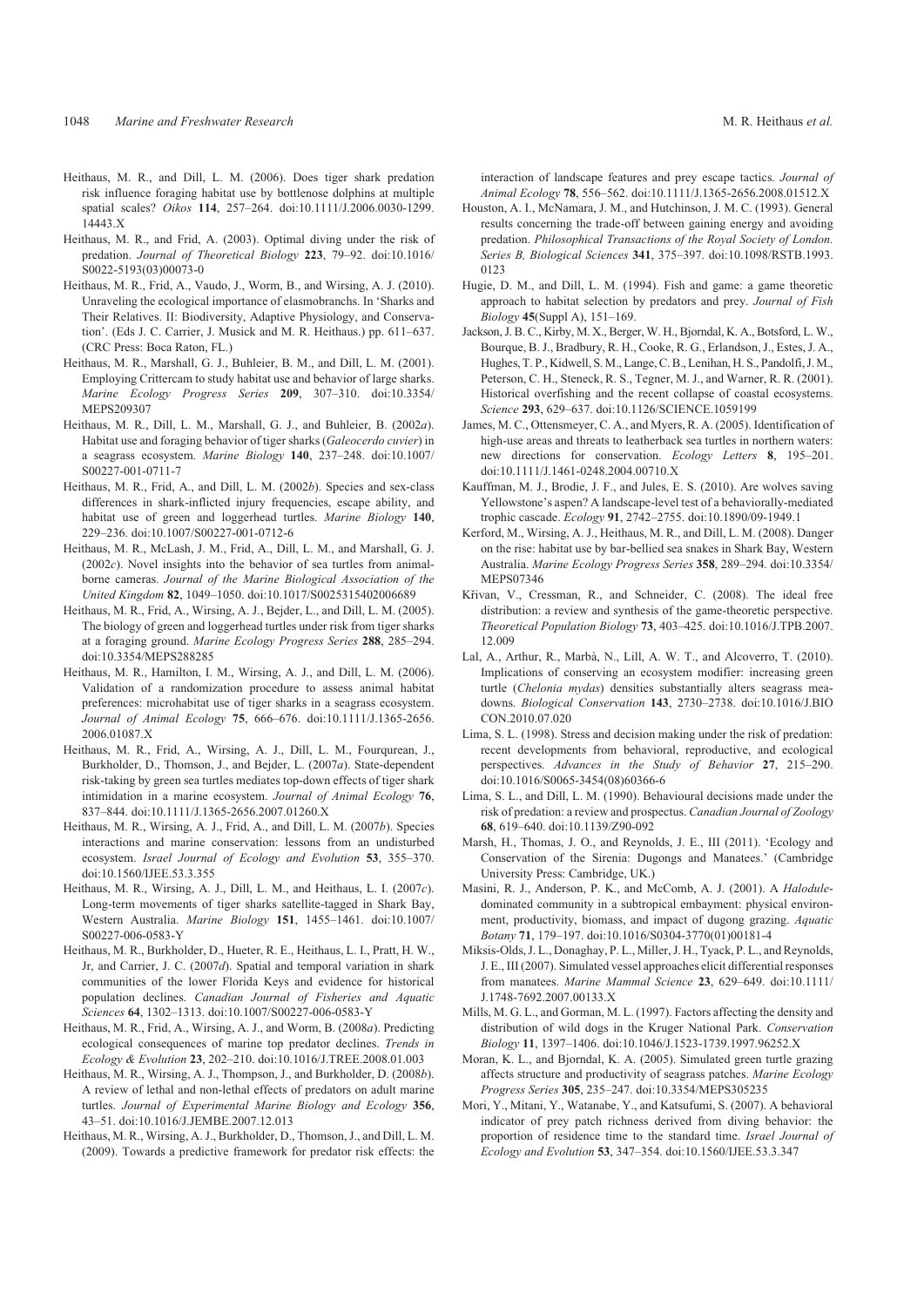Risk effects of tiger sharks in a subtropical embayment *Marine and Freshwater Research* 1049

- Muhly, T. B., Semeniuk, C., Massolo, A., Hickman, L., and Musiani, M. (2011). Human activity helps prey win the predator-prey space race. *PLoS ONE* **6**, e17050. doi:10.1371/JOURNAL.PONE.0017050
- Murdoch, T. J. T., Glasspool, A. F., Outerbridge, M., Ward, J., Manuel, S., Gray, J., Nash, A., Coates, K. A., Pitt, J., Fourqurean, J. W., Barnes, P. A., Vierros, M., Holzer, K., and Smith, S. R. (2007). Large-scale decline of offshore seagrass meadows in Bermuda. *Marine Ecology Progress Series* **339**, 123–130. doi:10.3354/MEPS339123
- Myers, R. A., Baum, J. K., Shepherd, T. D., Powers, S. P., and Peterson, C. H. (2007). Cascading effects of the loss of apex predatory sharks from a coastal ocean. *Science* **315**, 1846–1850. doi:10.1126/SCIENCE. 1138657
- Nakaoka, M., and Aioi, K. (1999). Growth of seagrass *Halophila ovalis* at dugong trails compared to existing within-patch variation in a Thailand intertidal flat. *Marine Ecology Progress Series* **184**, 97–103. doi:10.3354/MEPS184097
- Papastamatiou, Y., Wetherbee, B., Lowe, C., and Crow, G. (2006). Distribution and diet of four species of Carcharhinid shark in the Hawaiian Islands: evidence for resource partitioning and competitive exclusion. *Marine Ecology Progress Series* **320**, 239–251. doi:10.3354/ MEPS320239
- Pauly, D., Christensen, V., Dalsgaard, J., Froese, R., and Torres, F., Jr (1998). Fishing down marine food webs. *Science* **279**, 860–863. doi:10.1126/SCIENCE.279.5352.860
- Peacor, S. D., and Werner, E. E. (2000). Predator effects on an assemblage of consumers through induced changes in consumer foraging behavior. *Ecology* **81**, 1998–2010. doi:10.1890/0012-9658(2000)081[1998: PEOAAO]2.0.CO;2
- Peacor, S. D.,Werner, E. E. (2001). The contribution of trait-mediated indirect effects to the net effects of a predator. *Proceedings of the National Academy of Sciences* **98**, 3904–3908.
- Peckarsky, B. L., Abrams, P. A., Bolnick, D. I., Dill, L. M., Grabowski, J. H., Luttbeg, B., Orrock, J. L., Peacor, S. D., Preisser, E. L., and Schmitz, O. J. (2008). Revisiting the classics: considering nonconsumptive effects in textbook examples of predator–prey interactions. *Ecology* **89**, 2416–2425. doi:10.1890/07-1131.1
- Power, M. E. (1984). Depth distributions of armored catfish: predatorinduced resource avoidance? *Ecology* **65**, 523–528. doi:10.2307/ 1941414
- Preen, A. (1995). Impacts of dugong foraging on seagrass habitats: observational and experimental evidence for cultivation grazing. *Marine Ecology Progress Series* **124**, 201–213. doi:10.3354/MEPS124201
- Preen, A. R., Marsh, H., Lawler, I. R., Prince, R. I. T., and Shepherd, R. (1997). Distribution and abundance of dugongs, turtles, dolphins, and other megafauna in Shark Bay, Ningaloo Reef, and Exmouth Gulf, Western Australia. *Wildlife Research* **24**, 185–208. doi:10.1071/ WR95078
- Preisser, E. L., Bolnick, D. I., and Benard, M. F. (2005). Scared to death? The effects of intimidation and consumption in predator-prey interactions. *Ecology* **86**, 501–509. doi:10.1890/04-0719
- Preisser, E. L., Orrock, J. L., and Schmitz, O. J. (2007). Predator hunting mode and habitat domain alter nonconsumptive effects in predator-prey interactions. *Ecology* **88**, 2744–2751. doi:10.1890/07-0260.1
- Ripple, W. J., and Beschta, R. L. (2004). Wolves and the ecology of fear: can predation risk structure ecosystems? *Bioscience* **54**, 755–766. doi:10.1641/0006-3568(2004)054[0755:WATEOF]2.0.CO;2
- Schmitz, O. J. (2008). Effects of predator hunting mode on grassland ecosystem function. *Science* **319**, 952–954. doi:10.1126/SCIENCE. 1152355
- Schmitz, O. J., Beckerman, A. P., and O'Brien, K. M. (1997). Behaviorally mediated trophic cascades: effects of predation risk on food web interactions. *Ecology* **78**, 1388–1399. doi:10.1890/0012-9658(1997) 078[1388:BMTCEO]2.0.CO;2
- Schmitz, O. J., Krivan, V., and Ovadia, O. (2004). Trophic cascades: the primacy of trait-mediated indirect interactions. *Ecology Letters* **7**, 153–163. doi:10.1111/J.1461-0248.2003.00560.X
- Semeniuk, C. A. D., and Dill, L. M. (2005). Cost/benefit analysis of group and solitary resting in the cowtail stingray, *Pastinachus sephen. Behavioral Ecology* **16**, 417–426. doi:10.1093/BEHECO/ARI005
- Semeniuk, C. A. D., and Dill, L. M. (2006). Anti-predator benefits of mixedspecies groups of cowtail stingrays (*Pastinachus sephen*) and whiprays (*Himantura uarnak*) at rest. *Ethology* **112**, 33–43. doi:10.1111/J.1439- 0310.2006.01108.X
- Sheppard, J. K., Marsh, H., Jones, R. E., and Lawler, I. R. (2010). Dugong habitat use in relation to seagrass nutrients, tides, and diel cycles. *Marine Mammal Science* **26**, 855–879. doi:10.1111/J.1748-7692.2010.00374.X
- Simpfendorfer, C. A. (1992). Biology of tiger sharks (*Galeocerdo cuvier*) caught by the Queensland shark meshing program off Townsville, Australia. *Australian Journal of Marine and Freshwater Research* **43**, 33–43. doi:10.1071/MF9920033
- Simpfendorfer, C. A., Goodreid, A. B., and McAuley, R. B. (2001). Size, sex and geographic variation in the diet of the tiger shark (*Galeocerdo cuvier*) in Western Australian waters. *Environmental Biology of Fishes* **61**, 37–46. doi:10.1023/A:1011021710183
- Sinclair, A. R. E., and Arcese, P. (1995). Population consequences of predation-sensitive foraging: the Serengeti wildebeest. *Ecology* **76**, 882–891.
- Sinclair, A. R. E., and Pech, R. P. (1996). Density dependence, stochasticity, compensation, and regulation. *Oikos* **75**, 164–173. doi:10.2307/3546240
- Thomson, J. A., Burkholder, D. A., Heithaus, M. R., and Dill, L. M. (2009). Validation of a rapid visual-assessment technique for categorizing the body condition of green sea turtles (*Chelonia mydas*) in the field. *Copeia* **2009**, 251–255. doi:10.1643/CE-07-227
- Thomson, J. A., Burkholder, D. A., Cooper, A. B., Heithaus, M. R., and Dill, L. M. (2012). Heterogeneous patterns of availability for detection during visual surveys: spatiotemporal variation in sea turtle dive-surfacing behaviour on a feeding ground. *Methods in Ecology and Evolution* **3**, 378–387. doi:10.1111/J.2041-210X.2011.00163.X
- Vaudo, J. J., and Heithaus, M. R. (2009). Spatiotemporal variability in a sandflat elasmobranch fauna in Shark Bay, Australia. *Marine Biology* **156**, 2579–2590. doi:10.1007/S00227-009-1282-2
- Walker, D. I., Kendrick, G. A., and McComb, A. J. (1988). The distribution of seagrass species in Shark Bay, Western Australia, with notes on their ecology.*Aquatic Botany* **30**, 305–317. doi:10.1016/0304-3770(88)90063-0
- Warner, R. R. (1998). The role of extreme iteroparity and risk avoidance in the evolution of mating systems. *Journal of Fish Biology* **53**, 82–93. doi:10.1111/J.1095-8649.1998.TB01019.X
- Waycott, M., Duarte, C. M., Carruthers, T. J. B., Orth, R. J., Dennison,W. C., Olyarnike, S., Calladine, A., Fourqurean, J. W., Heck, K. L., Jr, Hughes, A. R., Kendrick, G. A., Kenworthy, W. J., Short, F. T., and Williams, S. L. (2009). Accelerating loss of seagrasses across the globe threatens coastal ecosystems. *Proceedings of the National Academy of Sciences* **106**, 12 377–12 381. doi:10.1073/PNAS.0905620106
- Werner, E. E., and Hall, D. J. (1988). Ontogenetic habitat shifts in the bluegill sunfish (*Lepomis macrochirus*): the foraging rate-predation risk tradeoff. *Ecology* **69**, 1352–1366. doi:10.2307/1941633
- Werner, E. E., and Peacor, S. D. (2003). A review of trait-mediated indirect interactions in ecological communities. *Ecology* **84**, 1083–1100. doi:10.1890/0012-9658(2003)084[1083:AROTII]2.0.CO;2
- Wirsing, A. J., and Heithaus, M. R. (2009). Olive-headed sea snakes (*Disteria major*) shift seagrass microhabitats to avoid predators. *Marine Ecology Progress Series* **387**, 287–293. doi:10.3354/MEPS08127
- Wirsing, A. J., and Heithaus, M. R. (2012). Behavioural transition probabilities in dugongs change with habitat and predator presence: implications for sirenian conservation. *Marine and Freshwater Research* **63**, 1069–1076. doi:10.1071/MF12074